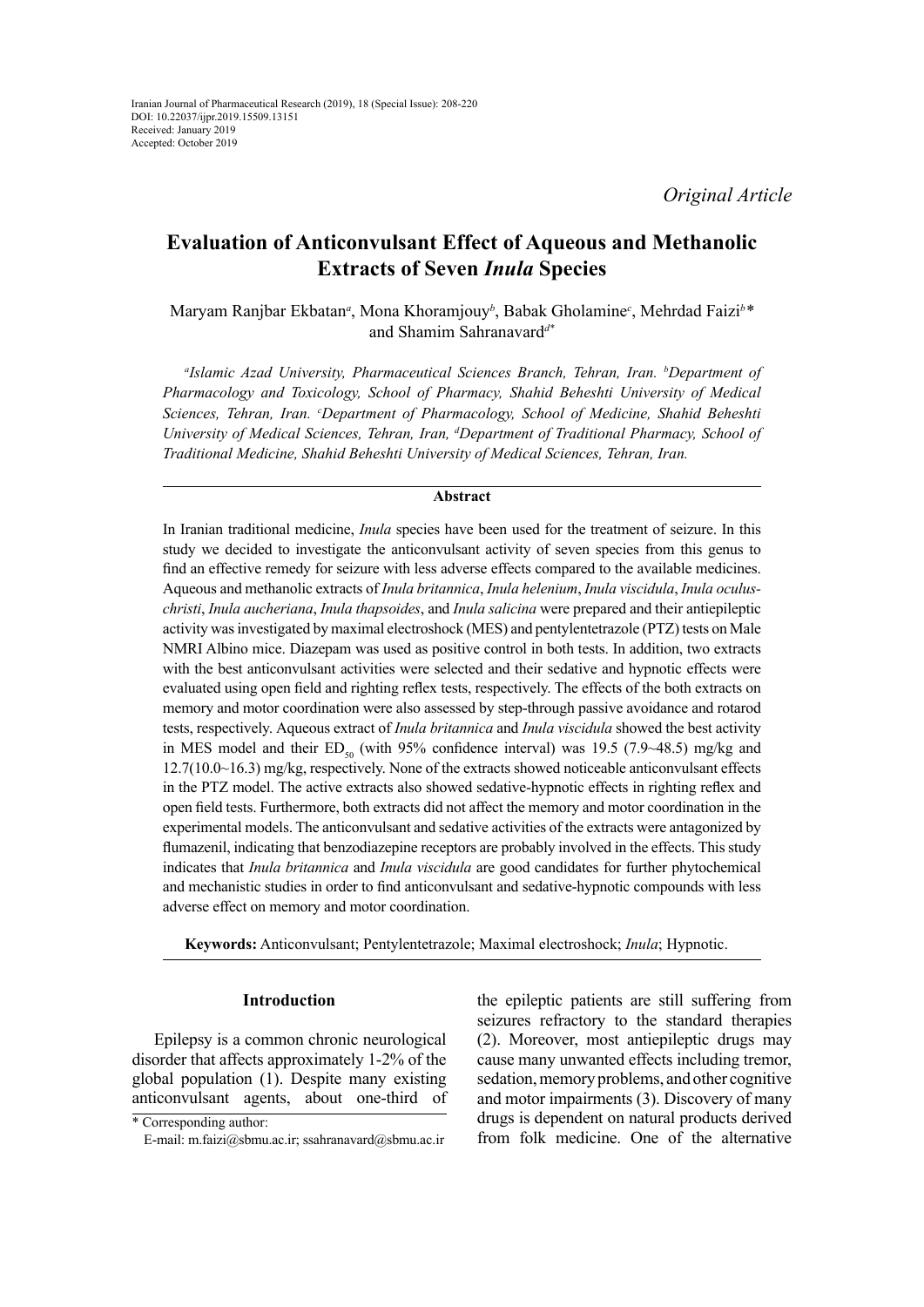sources for discovery of antiepileptic medicines can be natural products with better safety and efficacy profiles and possible novel chemical structures (4,5). As a result, investigation of medicinal plants with anticonvulsant activity is an important goal in the epilepsy research (6).

The genus *Inula* belongs to the Asteracea family with about 100 species in the world (7). The compounds present in the plants of genus *Inula* show wide range of biological and medicinal activities i.e., hepatoprotective, cytotoxic, anticancer, antibacterial, and antiinflammatory properties (8). These plants are rich sources of a wide variety of bioactive secondary metabolites such as tannis, terpenoids (alantolactone, isoalantolactone, steroids, terpenoids (sesquiterpen lactones, diterpens and triterpenoides) and flavonoids (9). Flavonoids are a family of compounds with affinity to  $GABA$ , receptors and have anxiolytic and antiepileptic effects similar to the benzodiazepines (BZDs) (10,11). Moreover, because of their phenolic structure, they can prevent the cellular oxidative process in the central nervous system and can be useful in neurodegenerative disorders (10). Some flavonoids in *Inula britannica* such as patuletin, neptin, axillarin and quercetin modulate  $GABA_A$ receptors and also act as NMDA receptor antagonists (12,13). Hispidulin, a flavonoid in *Inula oculus-christi* crosses the blood-brain barrier, displays antiepileptic activity and reduces glutamate release. Hispidulin decreases voltage-dependent Ca+2 entry, and interferes with the exocytotic machinery release  $(14)$ . Alantolactone and isoalantolactone are also the major compounds in *Inula* plants especially in *Inula helenium*, with anti-inflammatory, antimicrobial, antifungal, antihelminthic, antiproliferative, and anticonvulsant properties (15, 16, 9, 17) In the present study, seven species of *Inula,* including *I. britannica*, *I. helenium*, *I. viscidula*, *I. oculus-christi, I. aucheriana*, *I. thapsoides* and *I. salicina* were collected, and based on reports in Iranian folk medicine, their antiepileptic effects were evaluated (18).

# **Experimental**

#### *Plant material*

The plants were collected from west Azerbaijan, Iran and identified by a qualified

botanist at Traditional Medicine and Materia Medica Research Center (TMRC), Shahid Beheshti University of Medical Science, Tehran, Iran.

## *Extract Preparation*

The aerial parts of *Inula helenium*, *Inula oculus*-*christi*, *Inula aucheriana*, and *Inula viscidula* and the whole parts of *Inula salicina*, *Inula thapsoides*, and *Inula britannica* were dried in shade and powdered by a mechanical grinder. The powder was stored in an airtight container at  $4 \degree C$  until the experiment.

## *Methanolic extraction*

The Powdered dried materials were macerated in methanol for 24 hours and then filtered through a paper filter. The filtrates were evaporated to dryness and kept at  $4 \text{ }^{\circ}\text{C}$ until used.

## Aqueous extraction:

Powdered dried materials were macerated in water and allowed to shake for 24 hours, then filtered through a paper filter and the filtrates were centrifuged. The maceration process was repeated twice. The filtrates were freeze-dried and kept at  $4^{\circ}$ C.

# *Animals*

The male NMRI Albino mice weighting 18-25 grams were used for the tests. The animals were housed in a standard animal house with controlled condition and 12-hour light/dark cycles and all pharmacological experiments were performed between 9:00 to 15:00. Five days prior to the experiments, the animals were handled to habituate with the environment and the experimenter. The animals were selected randomly 30 min before the experiment and allowed to acclimatize with the experiment room before injecting the extracts or vehicle. The extracts (10 mL/kg), flumazenil (Sigma-Aldrich), PTZ (Sigma-Aldrich), diazepam (Sigma-Aldrich), pentobarbital, and midazolam were given *i.p.* as freshly prepared solutions. The aqueous and methanolic extracts were dissolved in water and suspended in water and 1% Twin 80 respectively. We carried out all experiments in according to National Institute of Health (NIH) guide for use and care of laboratory animals and we made an effort to use as less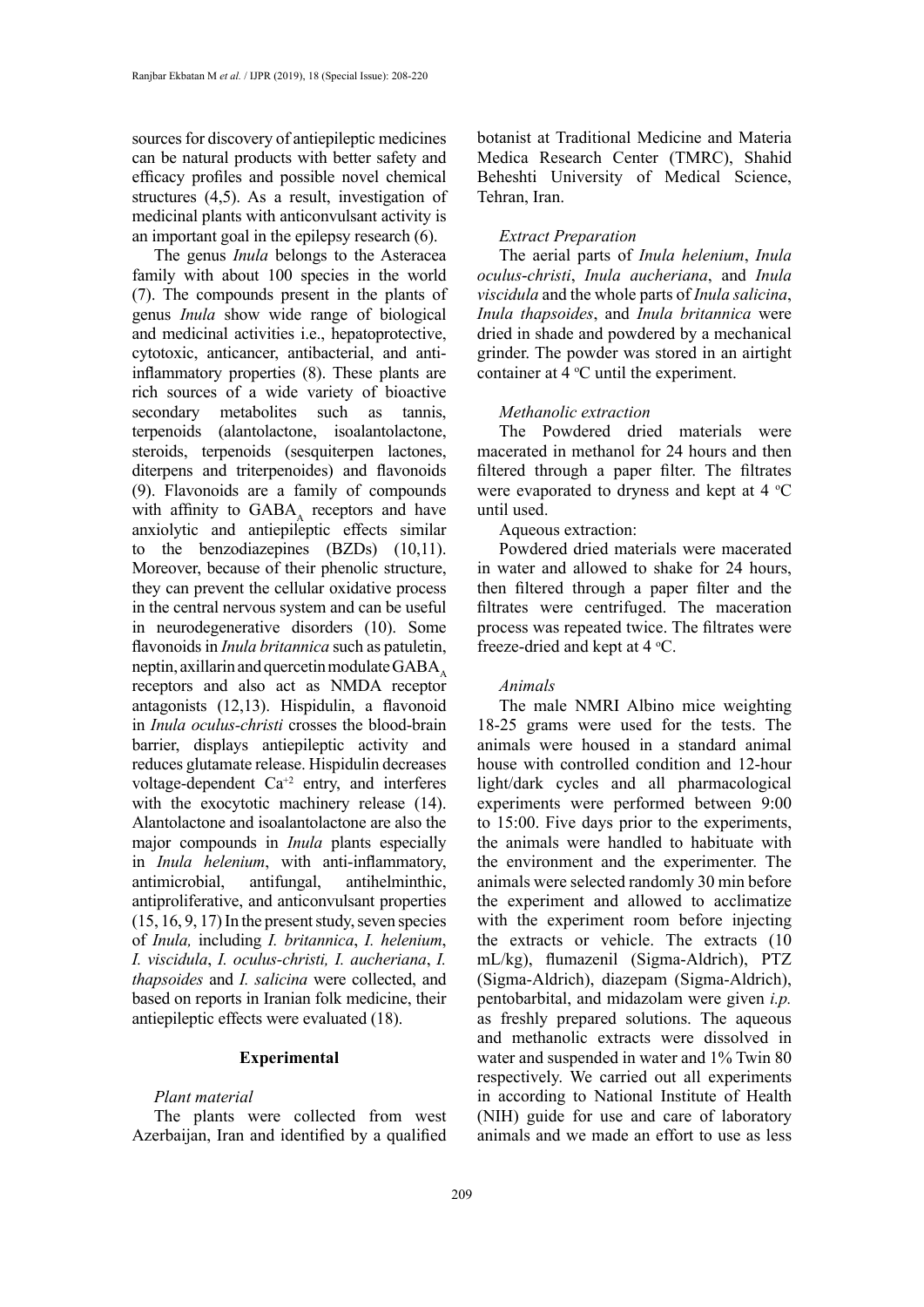animals as possible in this study.

## *Anticonvulsant studies*

Pentylentetrazole (PTZ) and maximal electroshock (MES) models were used to evaluate the anticonvulsant effects of the extracts in groups of 8 mice. PTZ at a dose of 100 mg/kg was used to induce convulsion. This dose leads to death in 100% of the mice (19). Fifteen minutes after the injection of extracts at the doses of 12.5– 800 mg/kg, vehicle (10 mL/kg), or diazepam (1 mg/kg), flumazenil (10mg/kg) as a BZD antagonist were administered, and after 15 min PTZ was injected. After the injection of PTZ (100mg/ kg;  $i.p.$ ), we observed the animals for 60 min for occurrence of hind limb tonic extension (HLTE). The dead mice were counted within 24 h (raw data are shown in supplementary data). In the MES model, we injected the extracts at the range of doses 12.5- 800 mg/kg, vehicle (10 mL/kg), or diazepam (1 mg/kg) 30 minu before and flumazenil (10 mg/kg) 15 min before the induction of seizure. The electrodes were connected to the ears of the mice and an alternating electric current (40 Hz, 50 mA) was connected to the animals for 0.2 seconds for induction of hind limb tonic extension HLTE (20, 21). Seizures in mice were manifested as HLTE, and the ability of the extract to prevent this feature was diagnosed as an indicator of the anticonvulsant activity (22, 23). We also observed the animals for mortality for 24 hours following MES.

## *Righting reflex test*

The righting reflex test was used for the assessment of the hypnotic effects of the extracts. The test is based on potentiating the pentobarbital induced sleeping time (loss of righting reflex). Thirty minutes after administration of the extracts at the doses of 19.5 and 12.71 mg/kg  $(ED<sub>50</sub> \text{ calculated})$ from MES test of the aqueous extracts of *I. britannica* and *I. viscidula*.), pentobarbital (40 mg/kg, *i.p.*) was given to induce sleep. The interval between the loss of the reflex and recovery was used as an index for the hypnotic effect. The latency time was recorded as the time interval between pentobarbital injection and start of losing righting reflex. Involvement of BZD receptors in the hypnotic effects of

the extracts was evaluated by flumazenil. Flumazenil was given (10 mg/kg, *i.p*.) 15 min after injections of diazepam or the extracts. Subsequently, the righting reflex test was carried out after 30 min (24, 25).

## *Step-through passive avoidance test*

A modification of step-through passive avoidance test was used as an index to measure the effect of the extracts on memory in mice. The apparatus (Malek Teb Co, Tehran) contained a rectangular chamber divided into 2 compartments. One of the compartments was lighted, and the other one was dark. A guillotine door divided the compartments. A grid floor placed through the dark compartment is capable of giving a foot shock. Each animal was located in the lighted compartment and allowed to walk around for 30 min in the training trial. The guillotine door was lifted after 30 seconds, and as the animal entered all four paws in the dark compartment, the door was closed, and the electric shock (0.5 mA, 2 seconds) was given through the grid floor. At the end, the mouse was removed from dark compartment, and returned to the home cage. On the testing date, 24 h after training, the extracts at the doses of 19.5 and 12.71 mg/kg were injected *i.p*. to the mouse 30 min prior to the test. The mouse was returned to the lighted compartment, and the guillotine was lifted after 5 seconds. The time interval between lifting the guillotine and mouse entrance to the dark compartment was recorded. A cut off time of 8 min was applied. Extracts and midazolam (1 mg/kg, as a positive control) were administered 30 min prior to the training trial. Prolongation of latency in entrance to the dark room was used as a parameter of memory recall (26, 27).

#### *Locomotion activity in mice*

To examine the acute sedative responses to *Inula* extracts, we evaluated the locomotion activity of the animals using open field test 30 min following *i.p.* injection of the extracts at the doses of 19.5 and 12.71 mg/kg. The animals were placed separately in the center of square area of the open field box  $(40\times40\times40$  cm) and were allowed to discover the unfamiliar surroundings freely. The locomotion activity of the animals were recorded and videotaped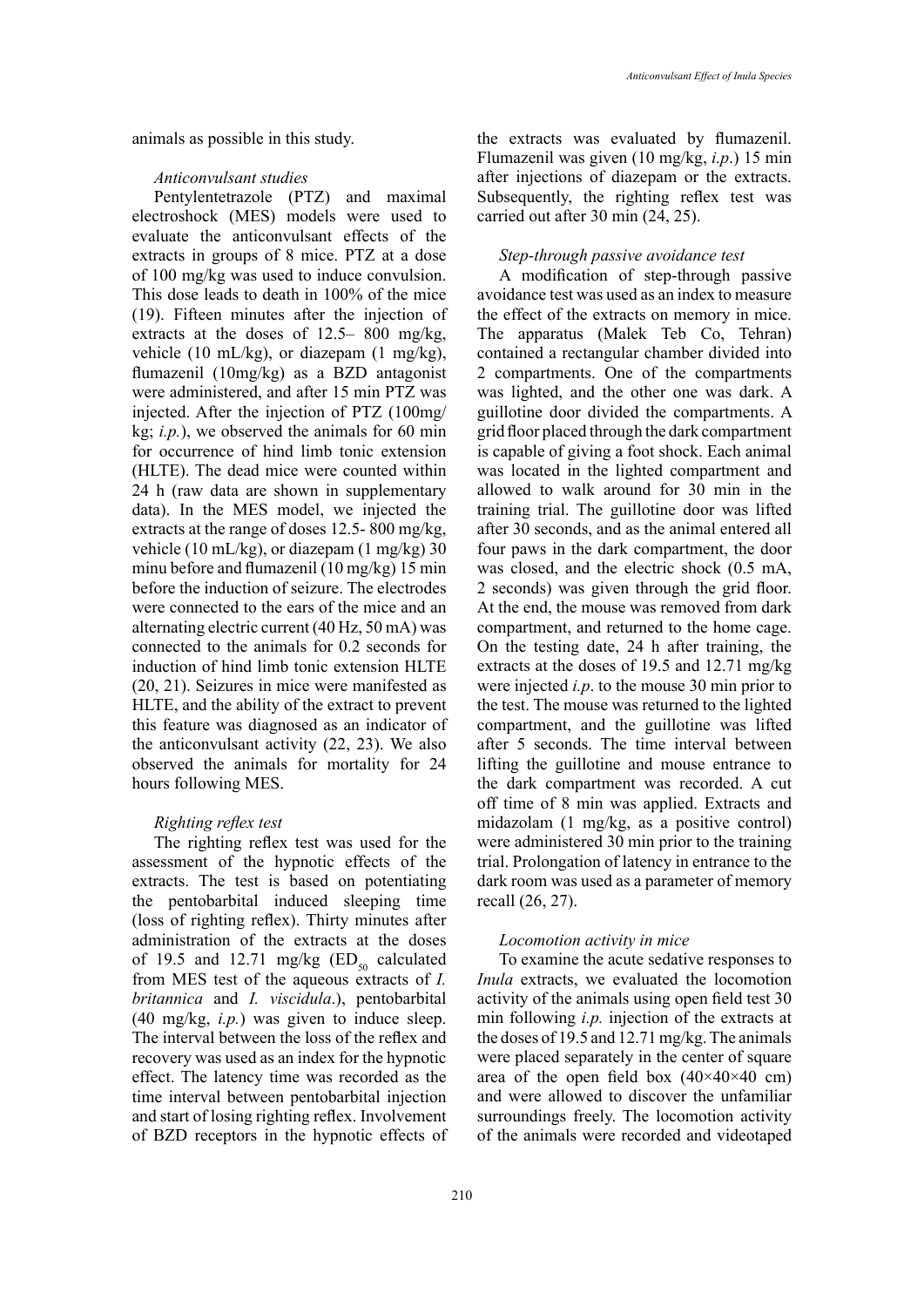for 10 min using a digital camera installed on top of the arena. The distance travelled by each animal, named as total distance moved, was measured as an indication of locomotion activity. Tracking the animals was done by Ethovision XT (Noldus, The Netherlands) software (28, 29).

## *Rotarod test*

We used rotarod test in this study to investigate motor coordination and balance in mice. Briefly, mice were trained to remain on a rolling device with slowly revolving rod with 2 cm diameter at the speed of 10 rpm and acceleration of 7 rpm<sup>2</sup>. Those mice that were able to remain on the rod for 60 seconds or longer were selected and randomly divided into three groups of eight mice. One group received saline, while the other two groups received extracts at the doses of 19.5 and 12.71 mg/kg. Thirty minutes after the injections, animals were placed on the rod. If animals failed to stay on the rod for minimum of 60 seconds, the test was considered positive, meaning there was a deficit of motor coordination (30, 31).

## *Acute toxicity study*

Fiftyfold of the  $ED_{50}$  values of the extracts in MES test of the aqueous extract of *I. britannica* and *I. viscidula* (975 and 635 mg/ kg respectively) was injected to groups of 8 mice. We observed them for 24 h to see the possible lethal effects and acute toxicity of the extracts (32,33).

#### *Statistical analysis*

To determine the  $ED_{50}$ s of anticonvulsant effects of the extracts, linear regression analysis and SPSS software (Chicago, IL, version 13) were used. Fisher's exact probability test was used to analyze the difference between the  $ED_{50}$ s of the extracts in the experimental groups. All data were expressed as mean (with 95% confident limits) and *p*<0.05 was counted as a statistically significant difference.

Results of locomotion activity, sleep duration, passive avoidance, and rotarod tests were analyzed by one-way ANOVA followed by Tukey's HSD test using GraphPad Prism software version 5. All values were presented as mean± SEM. Similar to the data analysis of anticonvulsant effect,  $p \le 0.05$  was counted as statistically significant.

## **Results**

The extraction yields of the two solvents (methanol and water) from 100 g of plant material are presented in Table 1. Maximum extraction yield was 20.54% (grams of extract per 100 g of dried parts) for aqueous extract of *I. aucheriana* and minimum extraction yield was 6.77% for methanolic extract of *I. oculuschristi*.

#### *Anticonvulsant activity*

The animals  $(n = 8)$  were administered with different doses of the aqueous and methanolic extracts (shown in supplementary data). Results showed that based on the mortality of animals

**Table 1.** Extraction yield (gram of extract per 100 g of dried plant material). **Table 1.** Extraction yield (gram of extract per 100 g of dried plant material).

| Name of the plant    | <b>Used part</b> | <b>Yield of aqueous</b><br>extract $(\% )$ | <b>Yield of methanolic</b><br>extract $(\% )$ | <b>Herbarium</b><br>number |
|----------------------|------------------|--------------------------------------------|-----------------------------------------------|----------------------------|
| Inula helenium       | Aerial part      | 9.64                                       | 8.11                                          | 436-TMRC                   |
| Inula salicina       | Whole parts      | 10.35                                      | 7.01                                          | 69- TMRC                   |
| Inula thapsoides     | Whole parts      | 12.56                                      | 7.94                                          | 770- TMRC                  |
| Inula oculus-christi | Aerial part      | 11.67                                      | 6.77                                          | 840- TMRC                  |
| Inula aucheriana     | Aerial part      | 20.54                                      | 9.87                                          | 556- TMRC                  |
| Inula viscidula      | Aerial part      | 11.88                                      | 11.13                                         | 554- TMRC                  |
| Inula britannica     | Whole parts      | 12.55                                      | 8.76                                          | 454- TMRC                  |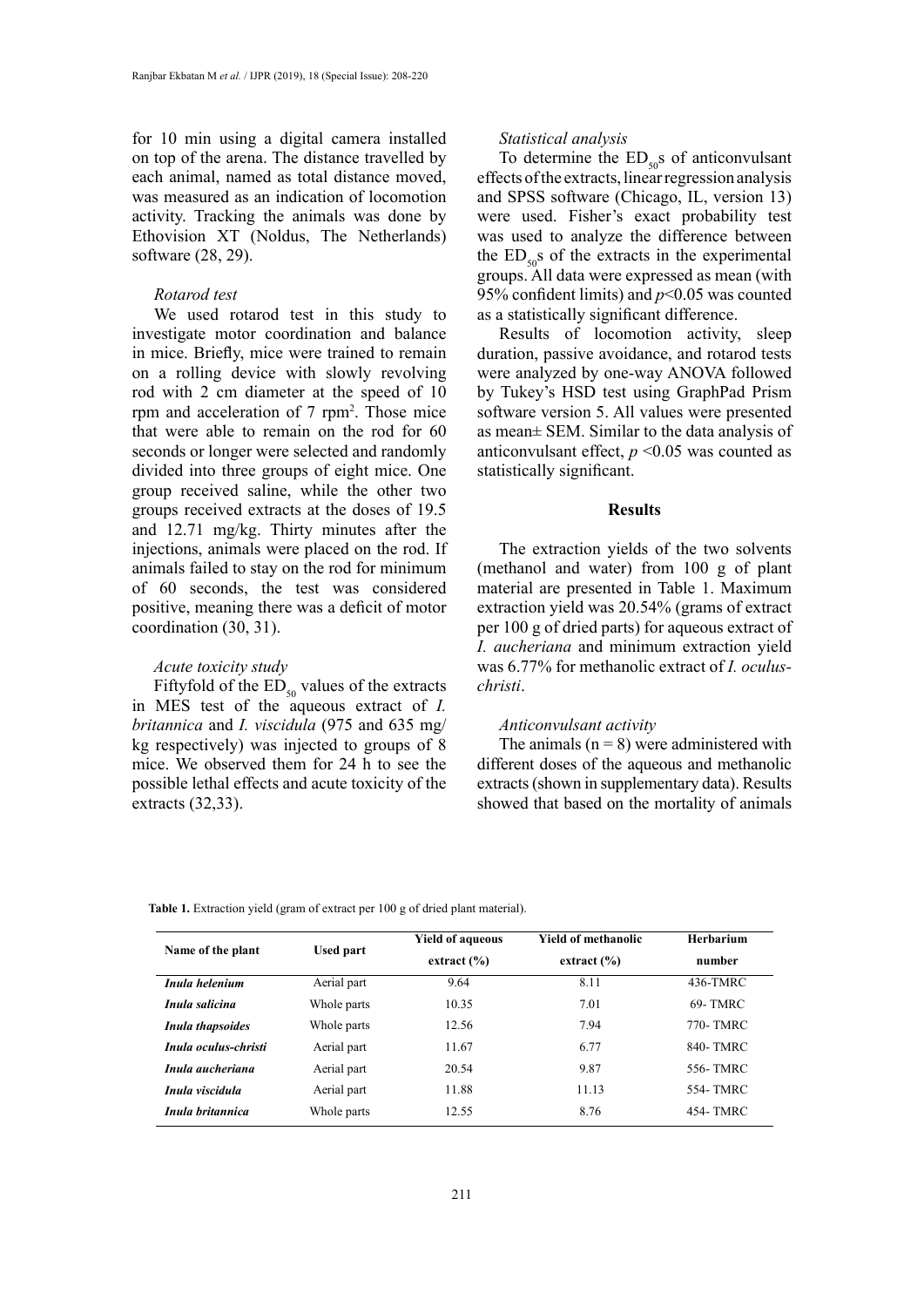in each group, the most protected animals were treated with *Inula britannica* and *Inula viscidula* aqueous extracts with 8 protected animals at the dose of 200 mg/kg in MES test**.**

 $ED_{50}$  of the aqueous and methanolic extracts are presented in Table 2. The  $ED_{50}$ of diazepam in preventing the mice from HLTE in MES test was 0.98 mg/kg with 95% confidence intervals of 0.69-1.22 mg/kg. Among all the extracts, the aqueous extract of *I. britannica* and *I. viscidula* were the most potent extracts against MES-induced seizure with  $ED_{50}$  values of 19.5 and 12.71 mg/kg respectively. Furthermore, the aqueous and methanolic extracts of *I. helenium* and *I. thapsoides*, aqueous extract of *I. salicina* and

methanolic extracts of *I. aucheriana* had an  $ED_{50}$  values < 70 mg/kg. This indicates that these extracts were slightly less potent than the aqueous extracts of *I. britannica* and *I. viscidula*.

As shown in Table 2, most of the extracts did not have potent anticonvulsant effects in the PTZ-induced seizure test. Moreover, the  $ED_{50}$  of diazepam in preventing the mice from PTZ-induced seizure was 0.68 mg/kg with the 95% confidence limits of 0.41-0.83 mg/kg.

The comparison of the obtained results from PTZ and MES tests revealed that all of the extracts had lower  $ED_{50}$  in MES test than PTZ model of epilepsy. Even the aqueous and methanolic extracts of *I. oculus-christi*

**Table 2.** Anticonvulsant activity of *Inula* extracts in PTZ and MES induced convulsion test**. Table 2.** Anticonvulsant activity of *Inula* extracts in PTZ and MES induced convulsion test.

| Name of the plant    | <b>Extraction solvent</b> | $ED_{50}$ (mg/kg) <sup>a</sup> |                   |  |
|----------------------|---------------------------|--------------------------------|-------------------|--|
|                      |                           | <b>MES</b>                     | <b>PTZ</b>        |  |
| Inula oculus-christi | Water                     | $523(335-816)^{b}$             | >2000             |  |
|                      | Methanol                  | 472.3(251.9-885.7)             | >2000             |  |
| Inula helenium       | Water                     | $41.6(23-163)$                 | >2000             |  |
|                      | Methanol                  | 69.15 (115.62-306.2)           | 1289              |  |
| Inula britannica     | Water                     | $19.5(7.9-48.5)$               | >2000             |  |
|                      | Methanol                  | 343.9 (287.7-411)              | >2000             |  |
| Inula salicina       | Water                     | 55.8 (31.5-98.7)               | >7000             |  |
|                      | Methanol                  | 117.9 (88.47-157)              | >2000             |  |
| Inula viscidula      | Water                     | $12.71(10-16.3)$               | >2000             |  |
|                      | Methanol                  | 113.8 (85-152.5)               | 1289              |  |
| Inula thapsoides     | Water                     | 45.47 (22.3-93)                | >7000             |  |
|                      | Methanol                  | 61.94 (11.59-331.1)            | >7000             |  |
| Inula aucheriana     | Water                     | 99.13 (65.6-149.3)             | >2000             |  |
|                      | Methanol                  | 58.05 (37.43-90)               | >2000             |  |
| Diazepam             |                           | $0.98(0.62 - 1.22)$            | $0.68(0.41-1.22)$ |  |

<sup>a</sup> ED<sub>50</sub> indicates the median effective dose protecting 50% of animals from convulsion

**b** 95% confidence intervals given in parentheses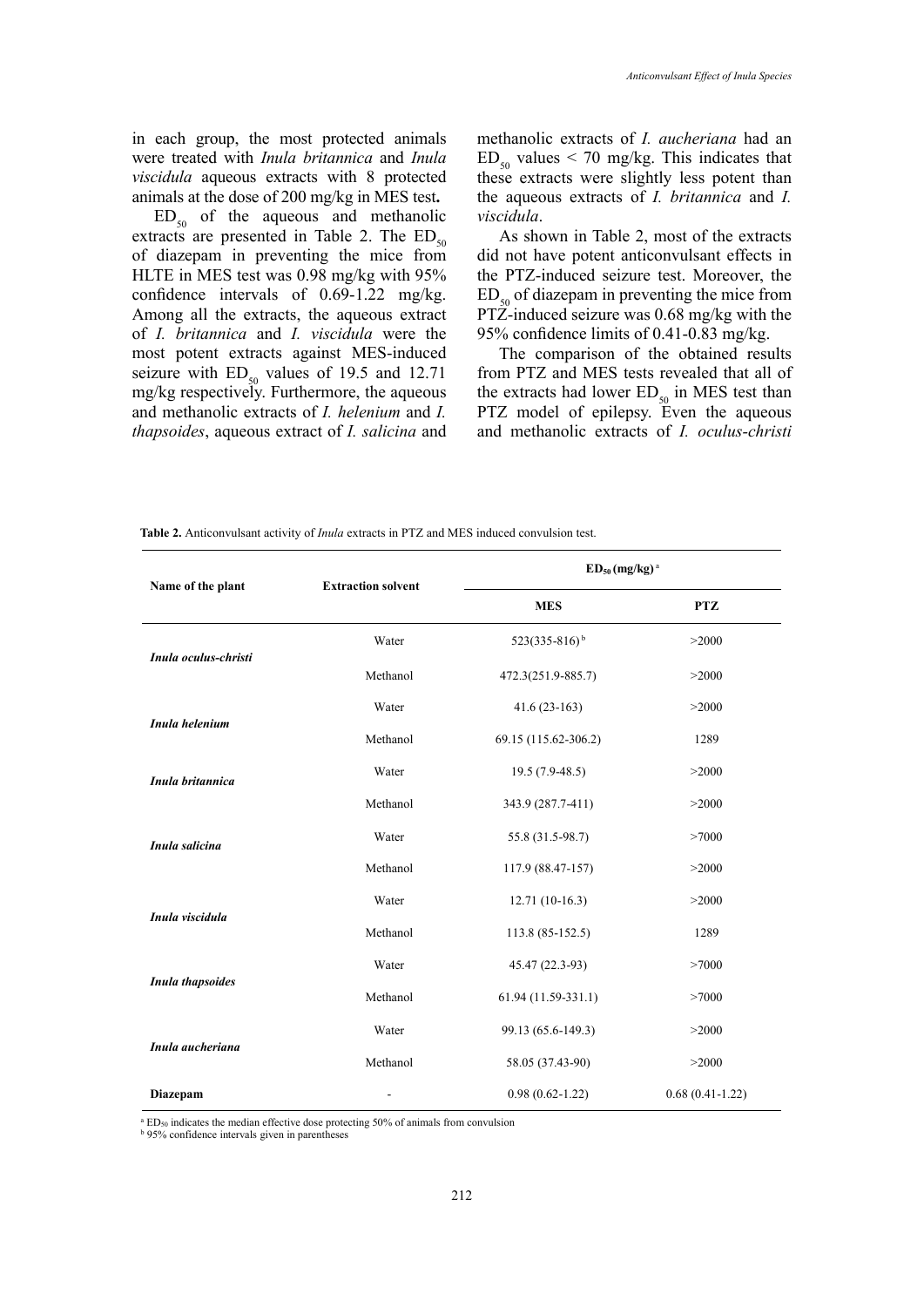and methanolic extract of *I. britannica* and *I. salicina*, which were almost inactive in the PTZ test, showed protective effects against MES induced seizure.

Flumazenil, a well-known benzodiazepine antagonist, prevented the antiepileptic activities of the most potent extracts (aqueous extract of *I. britannica* and *I. viscidula*) in MES test.

# *Righting reflex test*

As shown in Figure 1, the aqueous extracts of *I. britannica* and *I. viscidula* significantly prolonged the duration of righting reflex loss. For both extracts,  $ED_{50}$  of the extracts in MES test were used. However, the onset of pentobarbital induced sleeping was not affected by the injection of extracts. There was no increase in loss of righting reflex by administration of flumazenil after the injection of the extracts in animals receiving pentobarbital and control group. In other words, flumazenil prevented the hypnotic effects of the extracts.

#### *Step-through passive avoidance test*

To evaluate the effects of the most potent extracts (in MES test) on memory, the prolongation of latency to entrance to the dark room was used as a parameter of learning and memory. The results of the step-through passive avoidance test are shown in Figure 2.

The results showed that the most potent extracts (at a dose of the  $ED_{50}$  in MES test) were not able to significantly change the latency to entrance to the dark room. In other words, the injection of the  $ED_{50}$  of extracts 24 hours before experiment did not have negative effects on memory. However, midazolam significantly decreased the latency to entrance to the dark room.

## *Locomotor activity*

**500**

Locomotor activity was used as an index of sedative properties of the extracts along with loss of righting reflex examination. The results concluded from open field and loss of righting reflex tests showed the sedative-

**Passive Avoidance Test**

ns



atency in entrance to **Latency in entrance to** ns the dark room (s)  **the dark room (s) 400 300 200 100** \*\*\* **0** Control a K9.5 mg/kg) a K2.7 mg/kg) am (1mg/kg)

**Figure 1.** Evaluation of hypnotic effect of the extracts **Figure 2.** The memo based on the increasing of sleeping time. Data are presented of *Inula britannica* and *f* as mean  $\pm$  SEM. \*\*\**p* < 0.001 compared to control group; ##*p*  $< 0.01$  and  $\frac{1}{4}$   $\frac{1}{4}$   $\frac{1}{4}$   $< 0.001$  compared to the groups shown on the graph.

Figure 2. The memory loss effect of the aqueous extracts of *Inula britannica* and *Inula viscidula* (19.5 and 12.7 mg/kg, i.p.). Data are presented as mean±SEM. ns: not significant, \*\*\**p*<0.001 compared to the control group.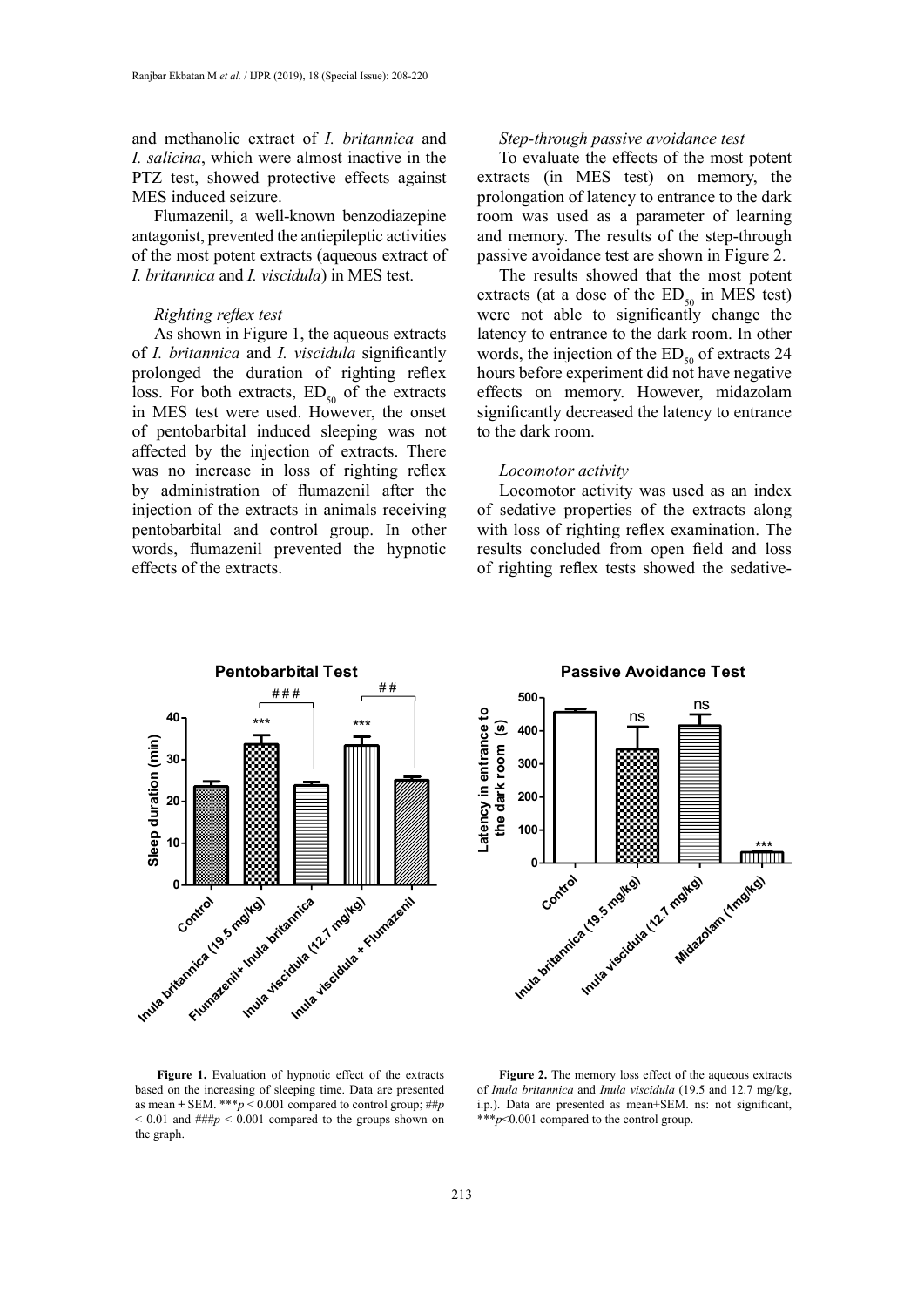hypnotic activities of the extracts. In the current test the total distances moved by the animals were compared as an indicative of locomotor activity. Locomotor activity of the animals decreased 30 min after injection of the aqueous extracts of *I. britannica* and *I. viscidula* (at dose of the  $ED_{50}$  in MES test) (Figure 3). However, after 24 h of the extracts administration, locomotor activity of the animals showed no differences compared to the control group (Figure 4).

## *Neurotoxicity*

The  $ED_{50}$  of the aqueous extracts of *I*. *britannica* and *I. viscidula* were assessed for their neurotoxicity in mice by rotarod test. Extracts had no effect on motor coordination as shown by the rotarod performance in mice (Figure 5). All mice stayed on the rotarod for 60s without falling during the observation.

## *Acute toxicity study*

Lethal and toxic effects were not observed after *i.p.* administration of the aqueous extracts of *I. viscidula* and *I. britannica* at the doses of 635 and 975 mg/kg respectively, suggesting that *I. britannica* and *I. viscidula* were apparently safe when administered intra-peritoneally.

## **Discussion**

Since a considerable number of people in the world are suffering from seizure, finding new drugs with efficient anticonvulsant activity and with no negative effects on memory and locomotor activity is very important. (34)

The anticonvulsant effects of *Inula conyza* is indicated in some Iranian traditional medicine references such as *Al-Abniah an Haqaeq al Adwia*, *Canon* (written by Avicenna), *Makhzan ul-Adwia* and *Tuhfat al-Muminin* (18). There are no studies on the anticonvulsant effects of this species and other species in this genus. PTZ and MES tests are standard models used for evaluating anticonvulsant effects of compounds in absence and tonic-clonic generalized seizure, respectively (35). Due to the anticonvulsant





**Figure 3.** locomotor activity of *Inula britannica* and *Inula* **Figure 3.** locomotor activity of *Inula britannica* and *Inula* Figu viscidula aqueous extracts (19.5 and 12.7 mg/kg, i.p.) Data are compared presented as mean $\pm$ SEM. \*\*\**p*<0.001, \*\*<0.01 compared to the control group. **Figure 4.** The total distances moved by the animals compared to the control group after 24 h. Data are

Figure 4. The total distances moved by the animals compared to the control group after 24 h. Data are presented as mean **±** SEM. ns: not significant**.**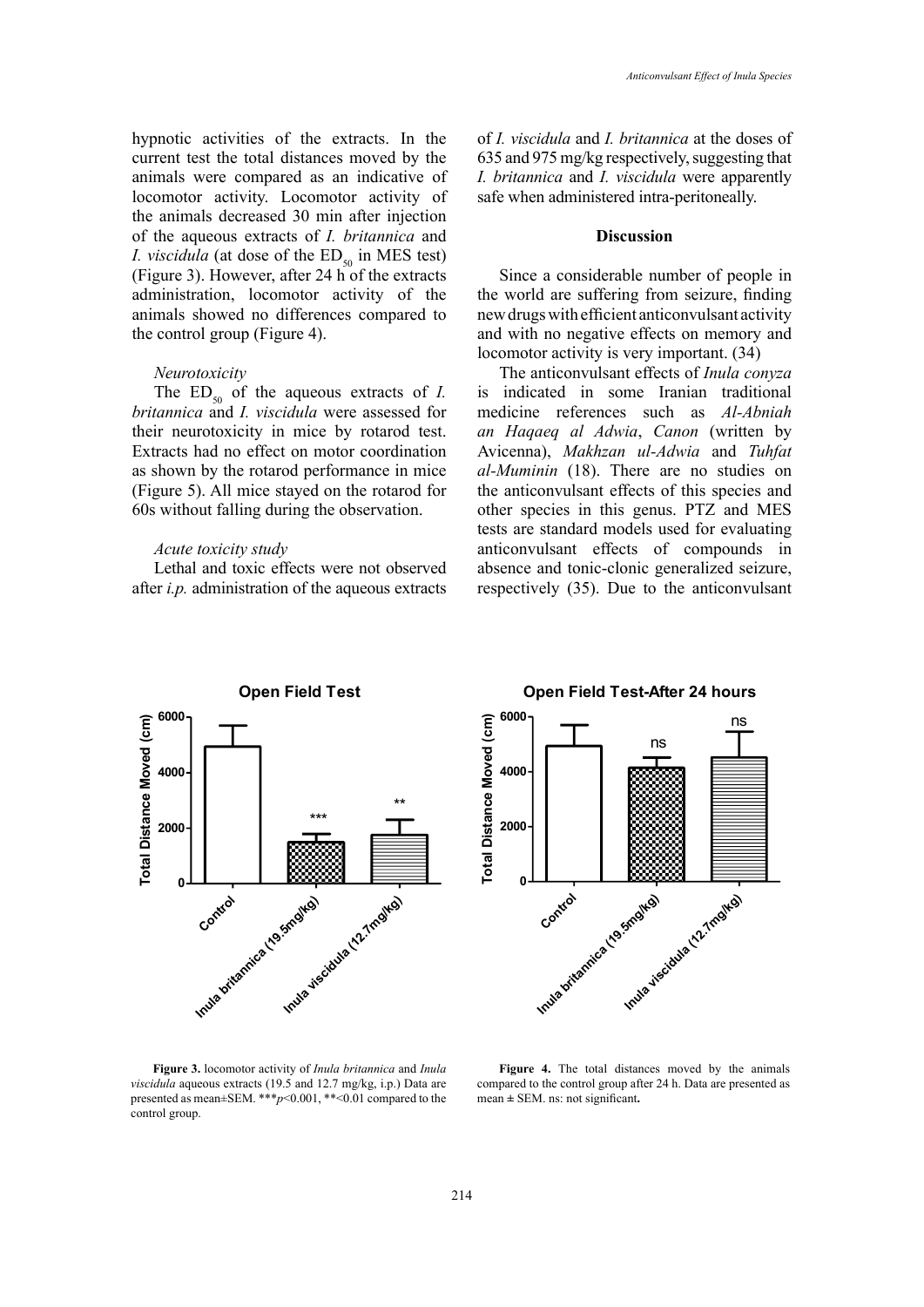

**Figure 5.** Effects of the aqueous extract of *Inula* britannica and **Problem** 18 one of *Inula* viscidula (19.5, 12.7 mg/kg, i.p. respectively) in rotarod test. Data are presented as mean±SEM. ns: not significant

effects of *Inula britannica* and *Inula viscidula* in MES test, it can be concluded that these extracts contain compounds with potential values of controlling tonic-clonic generalized seizure. Furthermore, MES test is suitable test for analyzing the anticonvulsant activity of specific drugs, including drugs that enhance gamma-aminobutyric acid (GABA) receptors and drugs that are glutamate receptor antagonists (36).

The reduction in the effects of extracts as well as diazepam by flumazenil with respect to the susceptibility of MES test in GABA enhancing drugs can lead to the conclusion that their effect is at least in part mediated through benzodiazepine receptors. Effects of the neurotransmitter GABA are enhanced by benzodiazepines at the  $GABA$ , receptor, resulting in sedative, hypnotic and anticonvulsant properties as well as motor coordination impairment and memory loss depending on which subtype of  $GABA_A$ receptor they interact with (37,38). Based on previous studies, drugs that interact with alpha-1 and alpha-5 subunits are more associated with sedation (39) and amnesia respectively (40, 41). In contrast subunits of alpha-2 and alpha-3 tend to be more effective for anxiolytic properties (42). On the other hand, anticonvulsant properties can be made through all subunits (43).

The extracts significantly decreased the total distance moved 30 min after the administration in mice. This indicates the sedative effects of the extracts. Since the extracts increased the duration of pentobarbital-induced sleep in mice, it can be concluded that they may have sedativehypnotic effects by acting on alpha-1 subunits of GABA $_{\text{A}}$  receptors (44).

The results of the passive avoidance test revealed that the aqueous extracts of *I. britannica* and *I. viscidula* did not have negative effects on memory at doses with anticonvulsant activity. Since memory problem is one of the adverse effects of benzodiazepine agonists which interact with alpha-5 subunit of  $GABA$ <sub>s</sub> receptor (45), this can be an advantage of these extracts compared to benzodiazepines. The active compounds of the extracts may act selectively on the other subunits of  $GABA$ , receptors rather than the alpha-5 subunit of the receptors.

We ran the open field test 24 h after the administration of the extracts. The locomotor activity was not reduced compared to the control groups. If the locomotion activity is changed, the entrance time to dark compartment will be changed too. Since extracts did not change the locomotor activity after 24 h, we can suggest that locomotor activity was not effective in entrance time to the dark compartment.

Since the extracts had no effects on motor coordination in the rotarod test, we can conclude that the cause of observed sedative effects may be due to the central mechanism rather than peripheral neuromuscular blockade. In addition, rotarod test is an experiment for screening the neurotoxicity of many compounds (46). The extracts did not show deficit in the rotarod test and they may have no neurotoxicity. The dose of 975 and 635 mg/kg (50 times of  $ED_{50}$  values of the extracts in MES test) for *I. britannica* and *I. viscidula* caused neither visible signs of toxicity nor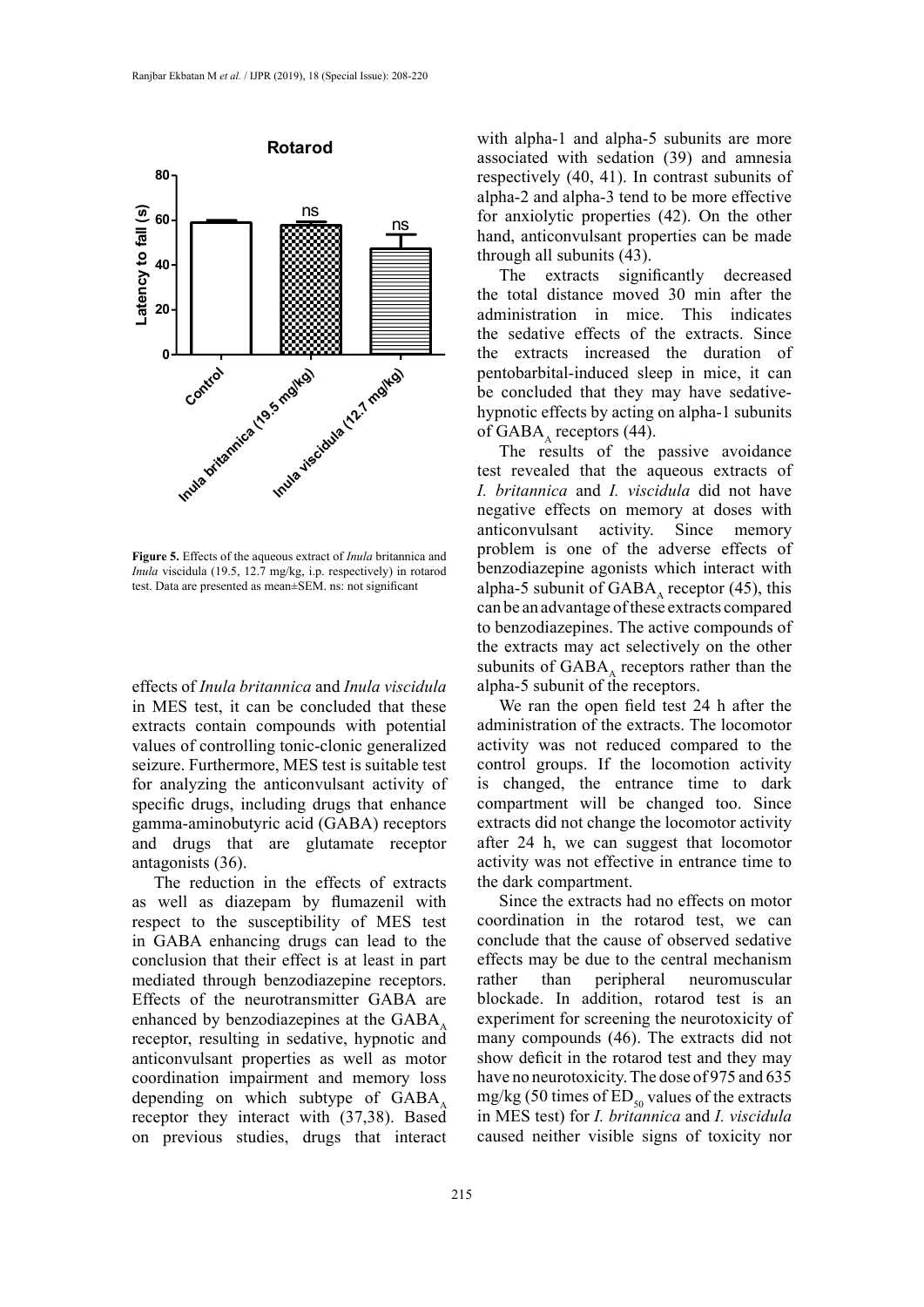mortality in mice, suggesting their relative safety profile. Obviously, these data indicate an estimate of acute toxicity of extracts and comprehensive toxicological experiments might be necessary for confirming their safety.

Several compounds are collected from different plants with anticonvulsant effects like flavonoids, saponins, and terpenes. Flavonoids show their effects by reducing oxidative stress and affecting GABA, receptors because of their similarity to benzodiazepines (47).

Our experiments show that the  $ED_{50}$  of all the aqueous extracts are lower than their methanolic extracts, resulting in their higher potency in tonic-clonic generalized seizure. Therefore, it can be concluded that the effective constituents may be polar rather than semi and nonpolar constituents. Because of the presence of hispidulin in *I. oculus-christi*, and neptin, quercetin, axillarin in *I. Britannica* (48), we can conclude that the anticonvulsant activities, at least to some extent, are related to the flavonoids compounds. Moreover, based on previous studies which is conducted in MES test, the anticonvulsant effects of *I. helenium* may be because of terpenes such as isoalantolactone and alantolactone separated from the plant (49).

As a result, the aqueous extracts of *I. britannica* and *I. viscidula* have considerable anticonvulsant effects, without any effects on memory. They also have sedative-hypnotic effects that might be useful in some patients with sleep disorders. Absence of negative effects

on memory and neurotoxicity are positive characteristics of these extracts in comparison to other anticonvulsant compounds.

## **Conclusion**

This study provides the scientific evidence that the extracts of *I. britannica* and *I. viscidula* are pharmacologically active which may be due to the existence of flavonoids, and they might be useful in the future treatment of epilepsy and sleep disorders. Since flumazenil antagonized the protective effects of the extracts from the seizure in animals, we can conclude that the extracts may interact with BZD receptors (23). Our study is still in progress and we are trying to isolate and identify the mechanisms of biologically active components of these important medicinal plants.

## **Compliance with Ethical Standards**

All applicable international, national, and/ or institutional guidelines for the care and use of animals were followed.

On behalf of all authors, the corresponding author states that there is no conflict of interest.

## **Supplementary data**

Below data provide number of animals, doses of extracts administered and number of protected animals 24 h following MES.

| <b>Plant's name</b>      | <b>Number of animals</b><br>(each dose) | Doses (mg/kg) of<br>extracts | Number of protected<br>animals (aqueous<br>extract) | <b>Number of protected</b><br>animals (methanolic<br>extract) |
|--------------------------|-----------------------------------------|------------------------------|-----------------------------------------------------|---------------------------------------------------------------|
|                          |                                         | 50                           |                                                     | $\boldsymbol{0}$                                              |
|                          | 8                                       | 100                          | $\mathfrak{D}$                                      | $\overline{c}$                                                |
| Inula oculus-<br>christi |                                         | 200                          | $\mathfrak{D}$                                      | 3                                                             |
|                          |                                         | 400                          | 4                                                   | 4                                                             |
|                          |                                         | 800                          | 4                                                   | 5                                                             |

Table 3. Doses of aqueous and methanolic extracts of *Inula oculus-christi* and number of protected animals from seizure in MES test.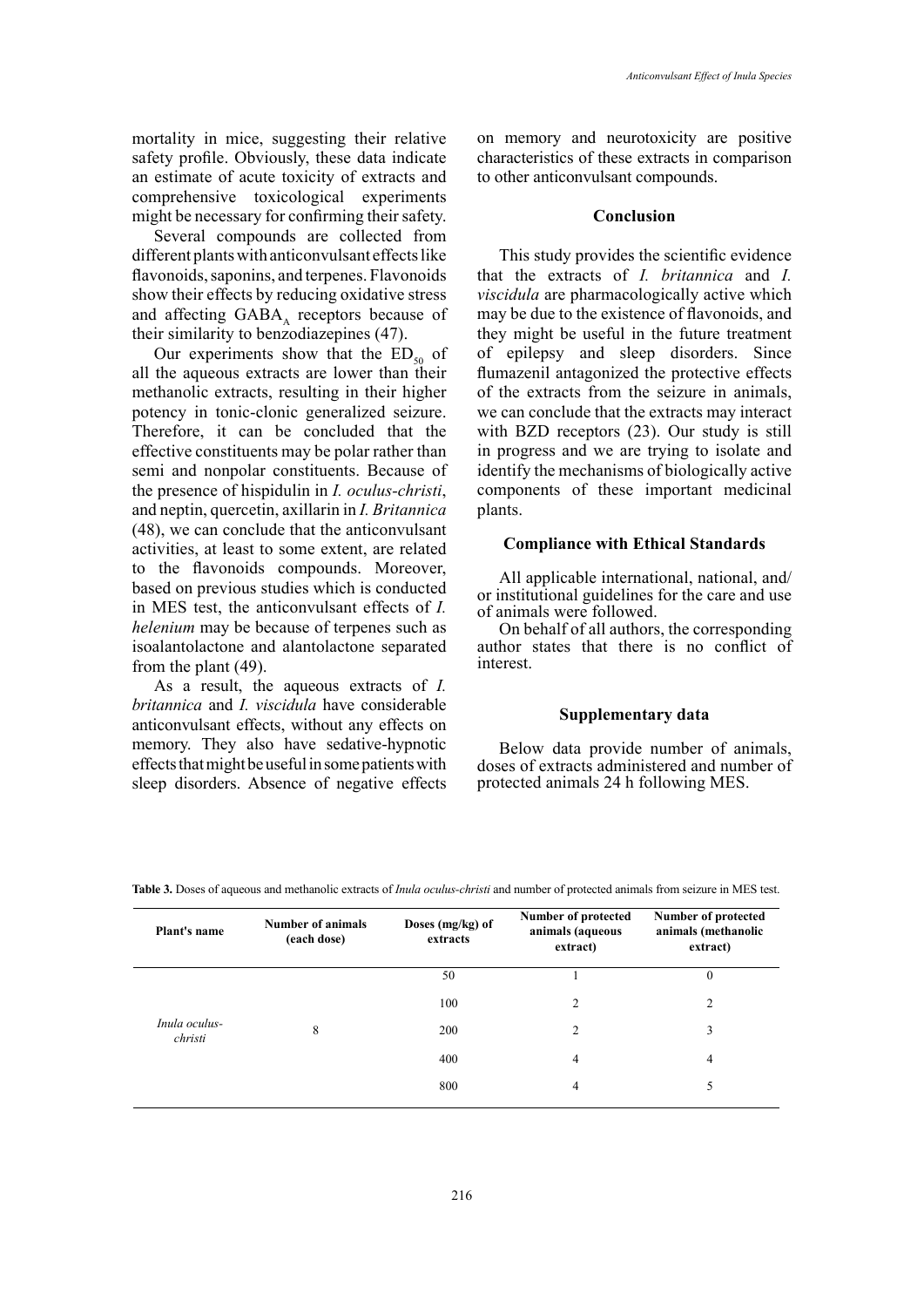| Plant's name   | <b>Number of animals</b><br>(each dose) | Doses (mg/kg) of<br>extracts | Number of<br>protected animals<br>(aqueous extract) | Number of protected<br>animals (methanolic<br>extract) |
|----------------|-----------------------------------------|------------------------------|-----------------------------------------------------|--------------------------------------------------------|
|                |                                         | 25                           | $\theta$                                            | 4                                                      |
| Inula helenium | 8                                       | 50                           | 4                                                   | 4                                                      |
|                |                                         | 100                          | 6                                                   | 5                                                      |
|                |                                         | 200                          | 7                                                   | 6                                                      |
|                |                                         | 400                          | 8                                                   | 7                                                      |

Table 4. Doses of aqueous and methanolic extracts of Inula helenium and number of protected animals from seizure in MES test

Table 5. Doses of aqueous and methanolic extracts of *Inula Britannica* and number of protected animals from seizure in MES test.

| Plant's name     | <b>Number of animals</b><br>(each dose) | Doses (mg/kg) of<br>extracts | Number of<br>protected animals<br>(aqueous extract) | Number of protected<br>animals (methanolic<br>extract) |
|------------------|-----------------------------------------|------------------------------|-----------------------------------------------------|--------------------------------------------------------|
|                  |                                         | 12.5                         | 3                                                   | 4                                                      |
|                  |                                         | 25                           | 5                                                   | $\overline{4}$                                         |
| Inula britannica | 8                                       | 50                           | 6                                                   | 5                                                      |
|                  |                                         | 100                          | 8                                                   | 6                                                      |
|                  |                                         | 200                          | 8                                                   | 7                                                      |

Table 6. Doses of aqueous and methanolic extracts of Inula salicina and number of protected animals from seizure in MES test.

| <b>Plant's name</b> | Number of animals<br>(each dose) | Doses $(mg/kg)$ of<br>extracts | Number of<br>protected animals<br>(aqueous extract) | <b>Number of protected</b><br>animals (methanolic<br>extract) |
|---------------------|----------------------------------|--------------------------------|-----------------------------------------------------|---------------------------------------------------------------|
|                     |                                  | 25                             | 3                                                   | 2                                                             |
|                     |                                  | 50                             | 4                                                   | 2                                                             |
| Inula salicina      | 8                                | 100                            | 6                                                   | 4                                                             |
|                     |                                  | 200                            | 6                                                   | 5                                                             |
|                     |                                  | 400                            | 8                                                   | 6                                                             |

Table 7. Doses of aqueous and methanolic extracts of Inula viscidula and number of protected animals from seizure in MES test.

| <b>Plant's name</b> | <b>Number of animals</b><br>(each dose) | Doses (mg/kg) of<br>extracts | Number of<br>protected animals<br>(aqueous extract) | Number of protected<br>animals (methanolic<br>extract) |
|---------------------|-----------------------------------------|------------------------------|-----------------------------------------------------|--------------------------------------------------------|
|                     |                                         | 12.5                         |                                                     | $\theta$                                               |
|                     |                                         | 25                           | 5                                                   | 3                                                      |
| Inula viscidula     | 8                                       | 50                           | 6                                                   | 4                                                      |
|                     |                                         | 100                          | 7                                                   | 5                                                      |
|                     |                                         | 200                          | 8                                                   | 6                                                      |
|                     |                                         |                              |                                                     |                                                        |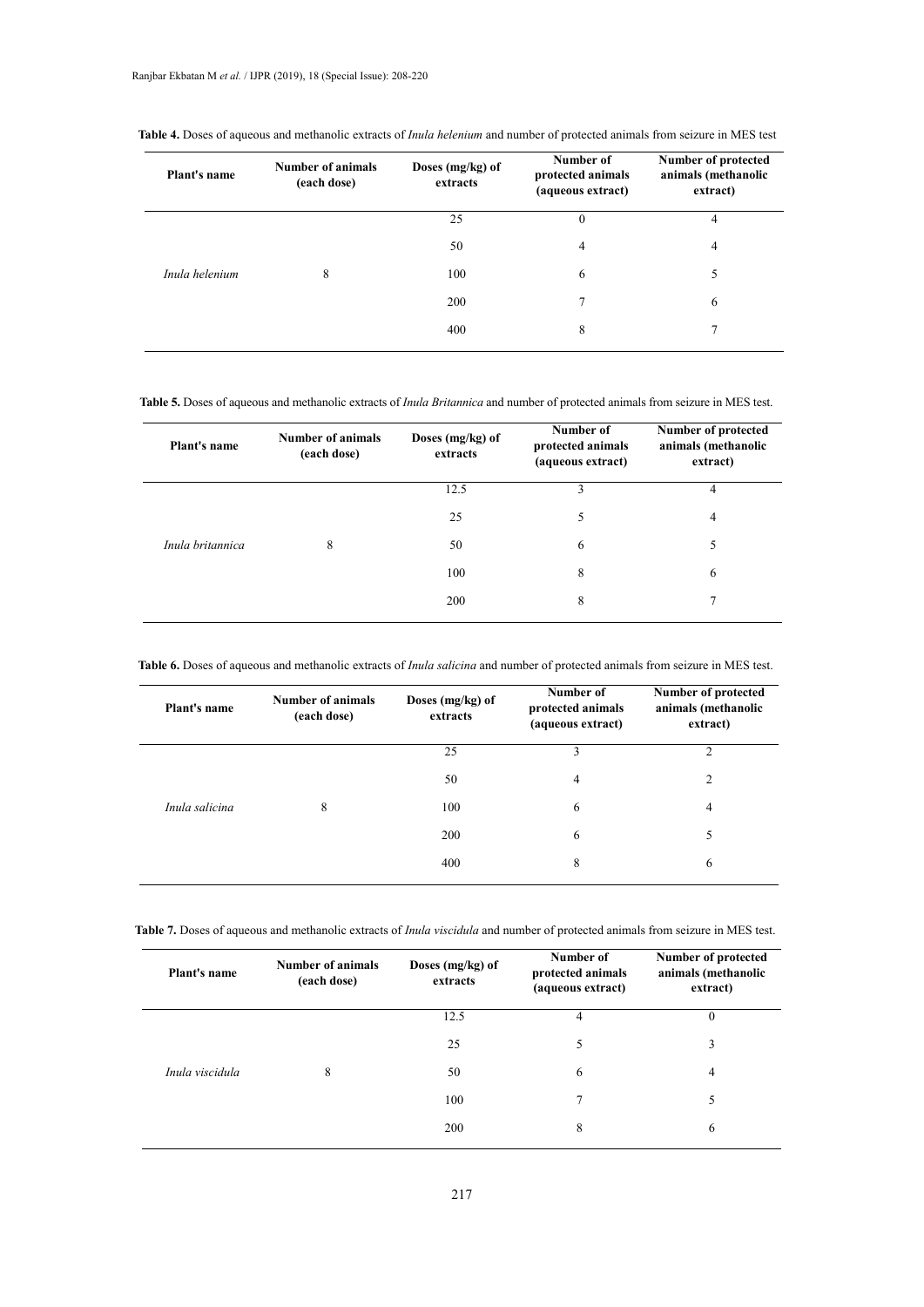| <b>Plant's name</b> | Number of animals<br>(each dose) | Doses (mg/kg) of<br>extracts | Number of<br>protected animals<br>(aqueous extract) | Number of protected<br>animals (methanolic<br>extract) |
|---------------------|----------------------------------|------------------------------|-----------------------------------------------------|--------------------------------------------------------|
|                     |                                  | 25                           | າ                                                   | 0                                                      |
| Inula thapsoides    | 8                                | 50                           | 5                                                   | 3                                                      |
|                     |                                  | 100                          | 6                                                   | 6                                                      |
|                     |                                  | 200                          | 7                                                   |                                                        |

**Table 8.** Doses of aqueous and methanolic extracts of *Inula thapsoides* and number of protected animals from seizure in MES test.

Table 9. Doses of aqueous and methanolic extracts of *Inula aucheriana* and number of protected animals from seizure in MES test.

| <b>Plant's name</b> | Number of animals<br>(each dose) | Doses (mg/kg) of<br>extracts | Number of<br>protected animals<br>(aqueous extract) | <b>Number of protected</b><br>animals (methanolic<br>extract) |
|---------------------|----------------------------------|------------------------------|-----------------------------------------------------|---------------------------------------------------------------|
|                     |                                  | 12.5                         | $\theta$                                            | $\theta$                                                      |
|                     |                                  | 25                           |                                                     | 3                                                             |
| Inula aucheriana    | 8                                | 50                           | 4                                                   | $\overline{4}$                                                |
|                     |                                  | 100                          | 5                                                   | 5                                                             |
|                     |                                  | 200                          | ┑                                                   | 6                                                             |
|                     |                                  |                              |                                                     |                                                               |

# **References**

- 1- Ramalingam R, Nath AR, Madhavi BB, Nagulu M and Balasubramaniam A. Free radical scavenging and antiepileptic activity of *Leucas lanata*. *J. Pharm. Res*. (2013) 6: 368–72.
- 2- Liu YF, Gao F, Li XW, Jia RH, Meng XD, Zhao, R, Jing YY, Wang Y and Jiang W. The anticonvulsant and neuroprotective effects of baicalin on pilocarpineinduced epileptic model in rats. *Neurochem. Res*. (2012) 37: 1670–80.
- 3- Swann AC. Major system toxicities and side effects of anticonvulsants. *J. Clin. Psychiatry* (2001) 62: 16–21.
- 4- Nassiri-Asl M, Shariati-Rad S and Zamansoltani F. Anticonvulsive effects of intracerebroventricular administration of rutin in rats. *Prog. Neuropsychopharmacol. Biol. Psychiatry* (2008) 32: 989–93.
- 5- Zhu H, Wan J, Wang Y, Li B, Xiang C, He J and Li P. Medicinal compounds with antiepileptic/ anticonvulsant activities*. Epilepsia* (2014) 55: 3–16.
- 6- Bum EN, Taiwe GS, Moto FCO, Ngoupaye GT,

Nkantchoua GCN, Pelanken MM and Rakotonirina A. Anticonvulsant, anxiolytic, and sedative properties of the roots of *Nauclea latifolia* Smith in mice*. Epilepsy Behav*. (2009) 15: 434–40.

- 7- Ali SI, Qaiser M and Abid R. Flora of Pakistan– Astereaceae. University of Karachi, Karachi Printing Press: Karachi, Pakistan (1992).
- 8- Kaur R, Kataria D and Chahal KK. Chemistry and biological activity of some alantoloids from *inula* species-a review. *Pharmacophore* (2014) 5: 536-51.
- 9- Khan AL, Hussain J, Hamayun M, Gilani SA, Ahmad S, Rehman G, Kim YH , Kang SM and Lee IJ . Secondary metabolites from *Inula britannica L.* and their biological activities. *Molecules* (2010) 15: 1562–77.
- 10- Choudhary N, Bijjem K. RV and Kalia AN. Antiepileptic potential of flavonoids fraction from the leaves of *Anisomeles malabarica*. *J. Ethnopharmacol.* (2011) 135: 238–42.
- 11- Huang X, Liu T, Gu J, Luo X, Ji R, Cao Y, Xue H, Wong JT, Wong BL, Pei G, Jiang H and Chen K. 3D-QSAR model of flavonoids binding at benzodiazepine site in GABAA receptors. *J. Med.*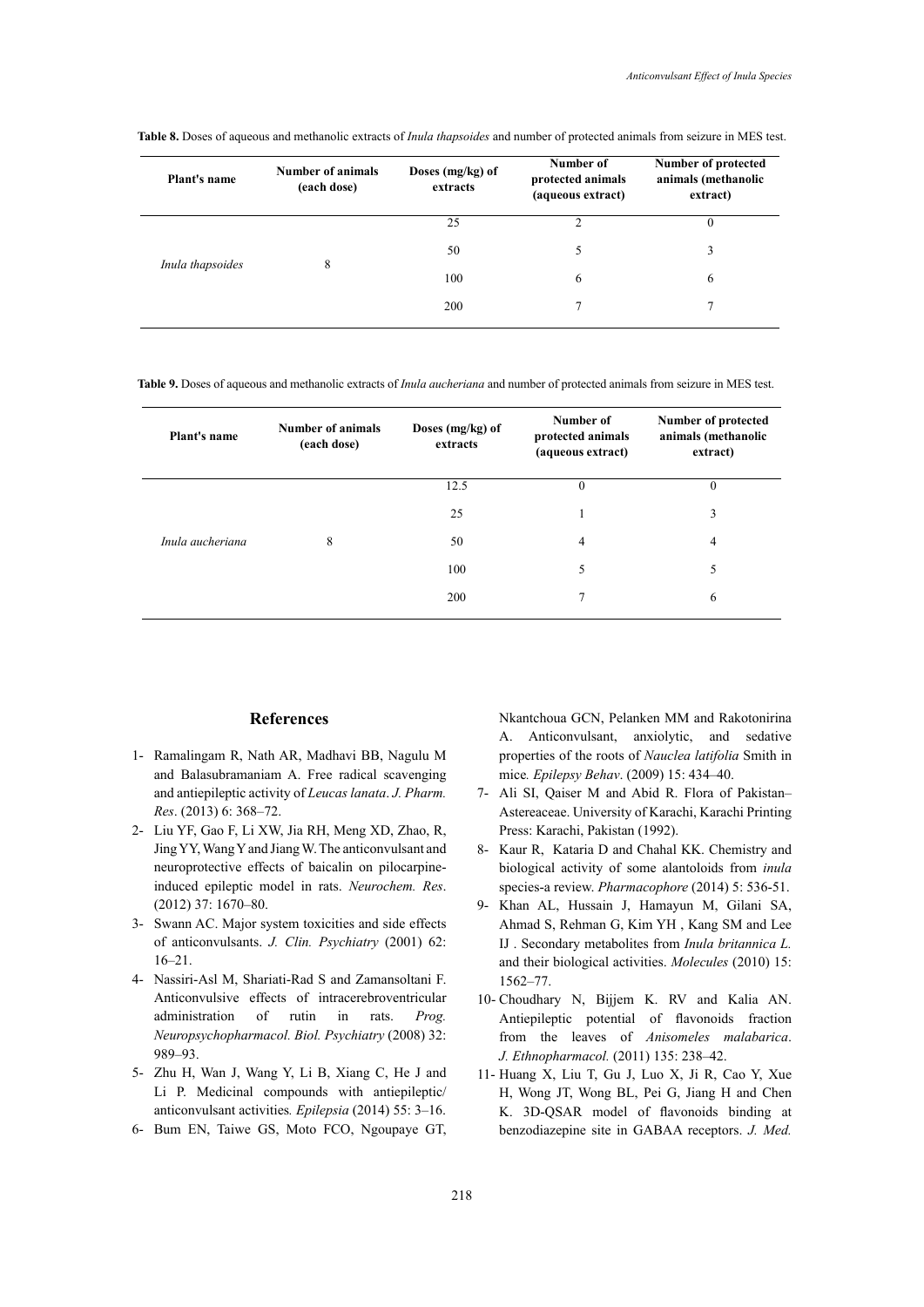*Chem*. *(*2001) 44: 1883–91.

- 12- Diniz TC, Silva JC, de Lima-Saraiva SR, Ribeiro FP, Pacheco AG, de Freitas RM, Quintans-Júnior LJ, de Quintans JS, Mendes RL and Almeida JR. The role of flavonoids on oxidative stress in epilepsy. *Oxid. Med. Cell. Longev.* (2015): 2015.
- 13- Park EJ, Kim Y and Kim J. Acylated flavonol glycosides from the flower of *Inula britannica*. *J. Nat. Prod.* (2000) 63: 34–36.
- 14- Lin TY, Lu CW, Wang CC, Lu JF and Wang SJ. Hispidulin inhibits the release of glutamate in rat cerebrocortical nerve terminals. *Toxicol. Appl. Pharmacol.* (2012) 263: 233–43.
- 15- Kalsi S, Goyal R, Talwar KK and Chhabra BR. Stereostructures of two biologically active sesquiterpene lactones from *Inula racemosa*. *Phytochemistry* (1989) 28: 2093–6.
- 16- Kaur B and Kalsi PS. Stereostructures of inunal and isoalloalantolactone, two biologically active sesquiterpene lactones from *Inula racemosa*. *Phytochemistry* (1985) 24: 2007–2010.
- 17- Zargari A. *Medicinal plants*. Tehrari University Publications. (1995).
- 18- Sahranavard S, Ghafari S and Mosaddegh M. Medicinal plants used in Iranian traditional medicine to treat epilepsy. *Seizure.* (2014) 23: 328–32.
- 19- Dhir A. Pentylenetetrazol (PTZ) kindling model of epilepsy. *[Curr. Protoc. Neurosci.](https://www.ncbi.nlm.nih.gov/pubmed/23042503)* (2012) 58: 9–37.
- 20- Bhutada P, Mundhada Y, Bansod K, Dixit P, Umathe S and Mundhada D. Anticonvulsant activity of berberine, an isoquinoline alkaloid in mice. *Epilepsy Behav*. (2010) 18: 207–10.
- 21- Bum EN, Schmutz M, Meyer C, Rakotonirina A, Bopelet M, Portet C and Herrling P. Anticonvulsant properties of the methanolic extract of *Cyperus articulatus* (Cyperaceae). *J. Ethnopharmacol*. (2001) 76: 145–50.
- 22- Bienvenu E, Amabeoku GJ, Eagles PK, Scott G and Springfieldnn EP. Anticonvulsant activity of aqueous extract of *Leonotis leonurus*. *Phytomedicine* (2002) 9: 217–23.
- 23- Faizi M, Sheikhha M, Ahangar N, Tabatabaei Ghomi H, Shafaghi B, Shafiee A and Tabatabai SA. Design, synthesis and pharmacological evaluation of novel 2-[2-(2-chlorophenoxy) phenyl]-1, 3, 4-oxadiazole derivatives as benzodiazepine receptor agonists. *Iran. J. Pharm. Res.* (2012) 11: 83–90.
- 24- Chindo BA, Jamilu Y, Danjuma NM, Okhale SE, Gamaniel KS and Becker A. Behavioral and anticonvulsant effects of the standardized extract of *Ficus platyphylla* stem bark. *J. Ethnopharmacol.*  (2014) 154: 351–60.
- 25- dela Peña IJI, Hong E, Kim HJ, de la Peña JB, Woo TS, Lee YS and Cheong JH. *Artemisia capillaris*

Thunberg produces sedative-hypnotic effects in mice, which are probably mediated through potentiation of the GABAA receptor. *Am. J. Chin. Med*. (2015) 43: 667–79.

- 26- Dela Pena I, Yoon SY, Kim HJ, Park S, Hong EY, Ryu JH and Cheong JH. Effects of ginseol k-g3, an Rg3-enriched fraction, on scopolamine-induced memory impairment and learning deficit in mice. *J. Ginseng. Res*. (2014) 38: 1–7.
- 27- Tabatabai SA, Zavareh ER, Reyhanfard H, Alinezhad B, Shafaghi B, Sheikhha M, Shafiee A and Faizi M. Evaluation of Anxiolytic, Sedative-hypnotic and Amnesic Effects of Novel 2-phenoxy phenyl-1, 3, 4-oxadizole Derivatives Using Experimental Models. *Iran. J. Pharm. Res*. (2015). 14: 51.
- 28- Abdollahnejad F, Mosaddegh M, Nasoohi S, Mirnajafi-Zadeh J, Kamalinejad M and Faizi M. Study of sedative-hypnotic effects of *Aloe vera L.*  Aqueous extract through behavioral evaluations and EEG recording in rats. *Iran. J. Pharm. Res*. (2006) 15: 293–300.
- 29- Noldus LPJJ, Spink AJ and Tegelenbosch RAJ. EthoVision: a versatile video tracking system for automation of behavioral experiments. *Behav. Res. Meth. Instrum Comput.* (2001) 33: 398–414.
- 30- Dunham NW and Miya TS. A note on a simple apparatus for detecting neurological deficit in rats and mice. *J. Am. Pharm. Assoc*. (1957) 46: 208–9.
- 31- Perez GRM, Perez LJA, Garcia DLM and Sossa M H. Neuropharmacological activity of *Solanum nigrum* fruit. *J. Ethnopharmacol.* (1998) 62: 43–8.
- 32- Amos S, Akah PA, EnweremmN, Chindo BA, Hussaini IM, Wambebe C and Gamaniel K. Behavioural effect of Pavetta crassipes extract on rodents. *Pharmacol. Biochem. Behavior.* (2004) 77: 751–9.
- 33- Lorke D. A new approach to practical acute toxicity testing. *Arch. Toxico.* (1983) 54: 275–87.
- 34- Mental Health: New Understanding, New Hope. The World Health Report (2001).
- 35- Fischer W, Franke H, Krügel U, Müller H, Dinkel K, Lord B, Letavic MA, Henshall DC and Engel T. Critical evaluation of P2X7 receptor antagonists in selected seizure models. *PloS One* (2016) 11: e0156468.
- 36- Castel-Branco MM, Alves GL, Figueiredo IV, Falcão A and Caramona MM. The maximal electroshock seizure (MES) model in the preclinical assessment of potential new antiepileptic drugs. *Methods. Find. Exp. Clin. Pharmacol.* (2009) 31: 101-6 .
- 37- Gottesmann C. GABA mechanisms and sleep. *Neuroscience* (2002) 111: 231–9.
- 38- Page CP. *Integrated pharmacology*. New York: Mosby (2002).
- 39- Möhler H. GABAA receptor diversity and